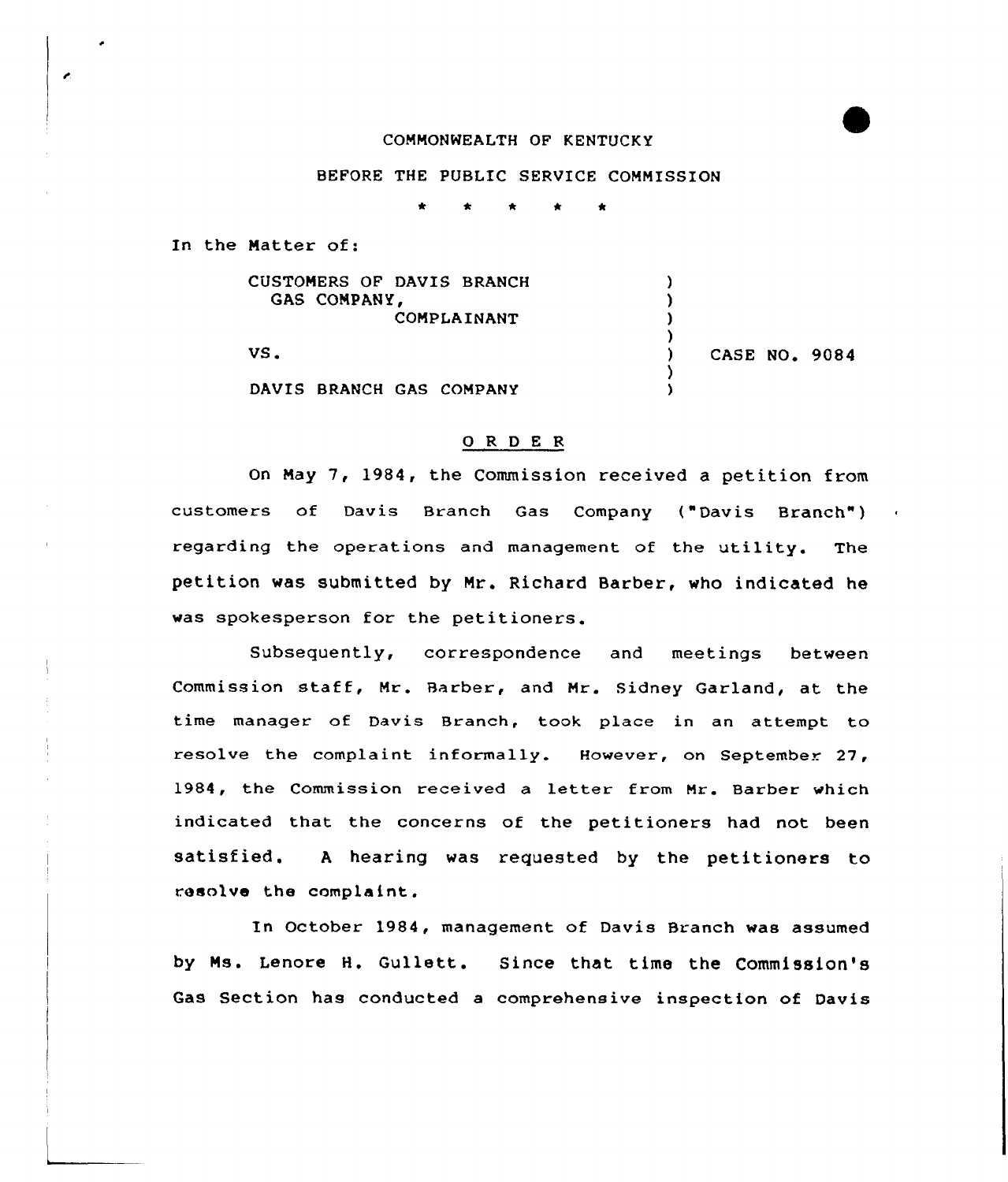Branch citing numerous safety violations, to which Ns. Gullett has responded that "all necessary things will be done to satisfaction."

Additionally, recent conversations between Commission staff and Nr. Barber indicate that the petitioners no longer desire to have a hearing on the matters referred to herein.

On October 4, 1985, the Commission requested that Mr. Barber indicate by letter that <sup>a</sup> hearing was no longer requested. The Commission advised that if no response was received within <sup>10</sup> days it would be assumed that the complaint raised by the petitioners had been resolved. As of this date the Commission has received no response.

The Commission finds that the Complainant has indicated that <sup>a</sup> hearing in this matter is no longer requested and has failed to respond to the herein referenced letter of October 4, 1985.

The Commission also finds that a follow-up inspection, or other action must be implemented in order to assure the safe and efficient operation of Davis Branch.

IT IS THEREPORE ORDERED that the complaint filed in this matter is hereby dismissed.

 $-2-$ 

المتحدث والمحامل والمتحدث والمتحدث والمتحدث